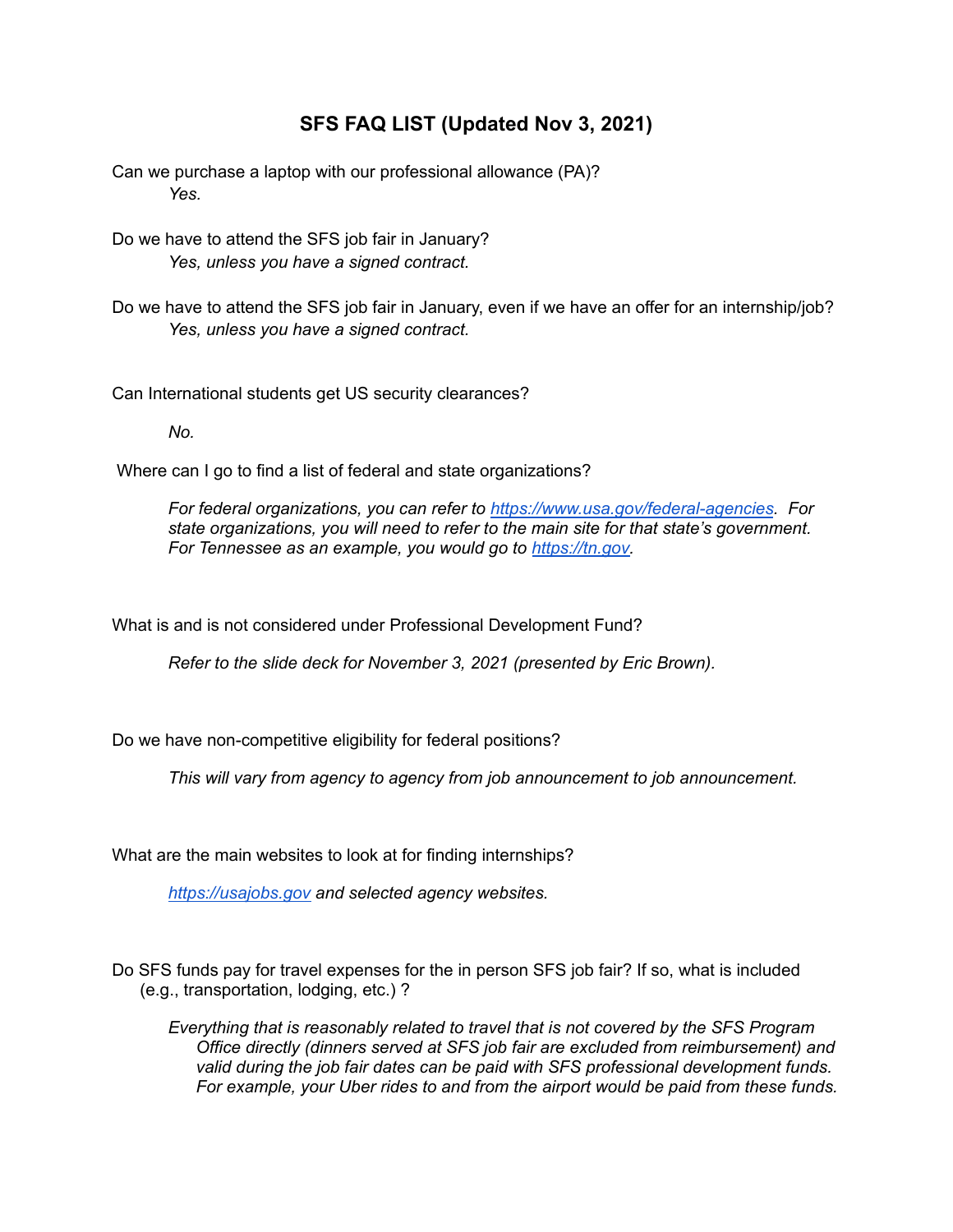Are we allowed to participate in study abroad and study away programs?

*No.*

When will we find out the dates for the SFS job fair?

*As soon as OPM is ready to announce.*

Who can we contact to collaborate with other schools for more projects and mentor opportunities?

*Ask your SFS program director. There is no such central initiative.*

Will there be another job fair before the January that will give us a chance to network?

*No.*

Is it possible to transfer from a public service to a private sector?

*Not until you complete your SFS obligation.*

Where can we buy SFS merch?

*There is no SFS merchandise. Schools may have their own items. Ask your SFS program director.*

Are SFS students allowed to take Co-op positions?

*This will vary from school to school. Ask your SFS program director.*

What do career paths look like? Can we work for the private sector or in other industries after our commitment period but within the reporting period?

*You can work in the private sector only after you complete your SFS commitment.*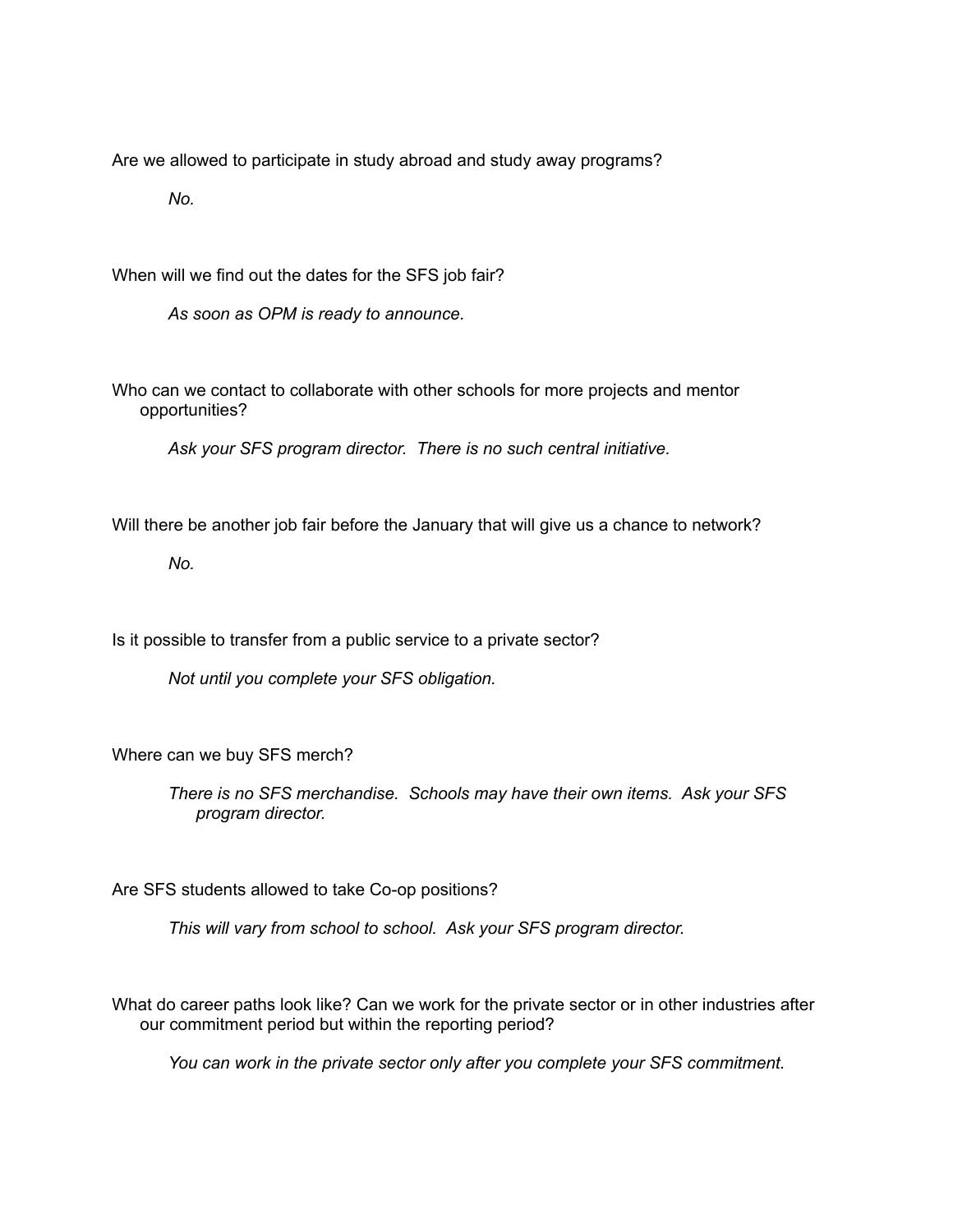When in January is the in-person job fair typically held? (Beginning, Middle or End?) OR when was last year's so we can get an approximation for scheduling purposes

*Second week of January, typically*

Where can we get tax information about the stipend?

*You will need to consult a tax advisor in your state to get that information. Tax requirements vary from state to state.*

Can you extend your scholarship?

*The law requires that the scholarship be no longer than a three year period.*

How does the Pathway internship program work described in USAJobs?

*This is a question for Ms. Sandra Cyphers from OPM.*

After working for the government for your required work time, can you go back to school and apply for SFS again or is it a once in a lifetime thing?

*It is a once in a lifetime opportunity.*

What happens if you fail a class during your scholarship period?

*Ask your SFS program director.*

Should we continue looking for internships even if we have already secured one?

*Unless you have a signed contract, Yes.*

Do you have to report a job application?

*Yes.*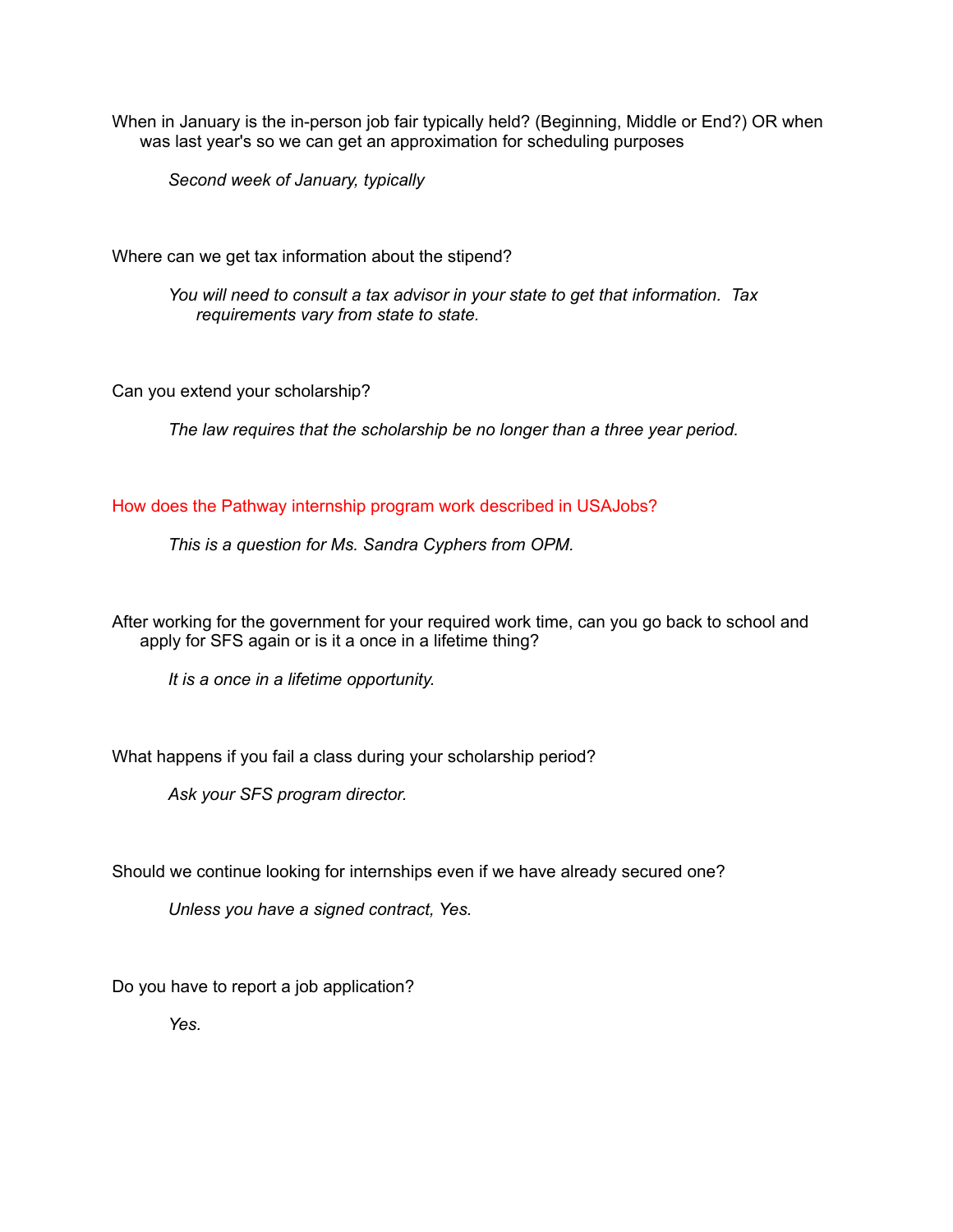What's the difference between "report a commitment" and "job activity" forms on the SFS website.

*This is a question for Ms. Sandra Cyphers from OPM.*

How many internships should you apply for?

*As many as it takes to get a signed contract.*

What are some good places to look for internships?

*[https://usajobs.gov.](https://usajobs.gov/)*

Are we allowed to put our stipend money in investments?

*Your stipend is for your discretionary use.*

Could you have a spring internship instead of a summer and go to school in the summer?

Especially if the agency only offers spring internships?

*Ask your SFS program director.*

Can you take classes during the summer if one does not find an internship?

*Ask your SFS program director.*

Ways to spend your SFS fund?

*Refer to the slide deck for November 3, 2021 (presented by Eric Brown).*

Can you take extra classes during your internship?

*Ask your SFS program director.*

Do professional development funds roll over to the next year if not fully used?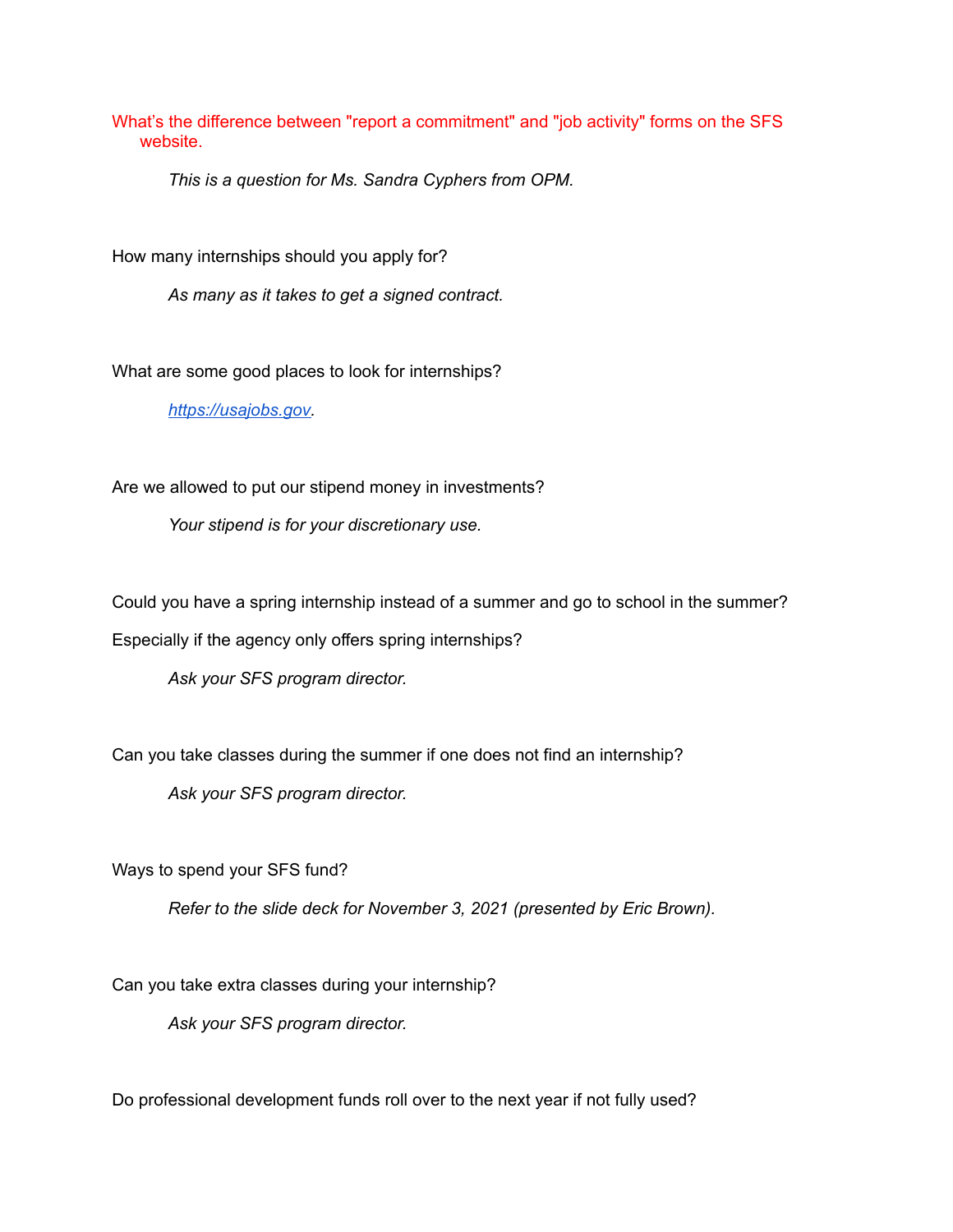*In our school, they don't . Likely everywhere else also. Done for budgetary reasons.*

What is the limit on money we can use for purchasing a computer with our professional allowance?

*It has to be reasonable with justification. There is no hard limit. Check with your program director.*

Can we leave the country at all?

*Not permanently! Yes, certainly you can go for leave outside of the country. Have a good reason (even if personal) and document it.*

Will we need to reserve for ourselves for the job fair event?

*You mean, trip logistics? Yes.*

Does having a passport help or hinder you at all in a background check for some of the agencies we are applying for?

*Passport does not help nor does it hurt. It is totally separate. It might help you to log information correctly in your clearance forms as it shows all dates of travel.*

Could we have an optional meeting for going over Form 86 (? Clearances form) or questions we have about it when we fill it out?

*We will see.*

How can we connect with other current SFS students who want to go into similar areas of cybersecurity?

*SFS Tribe discord server is the only thing that is there now to connect scholars. Request specific interest channels.*

So study away programs are not allowed? Even if it's still in a US state?

*No.*